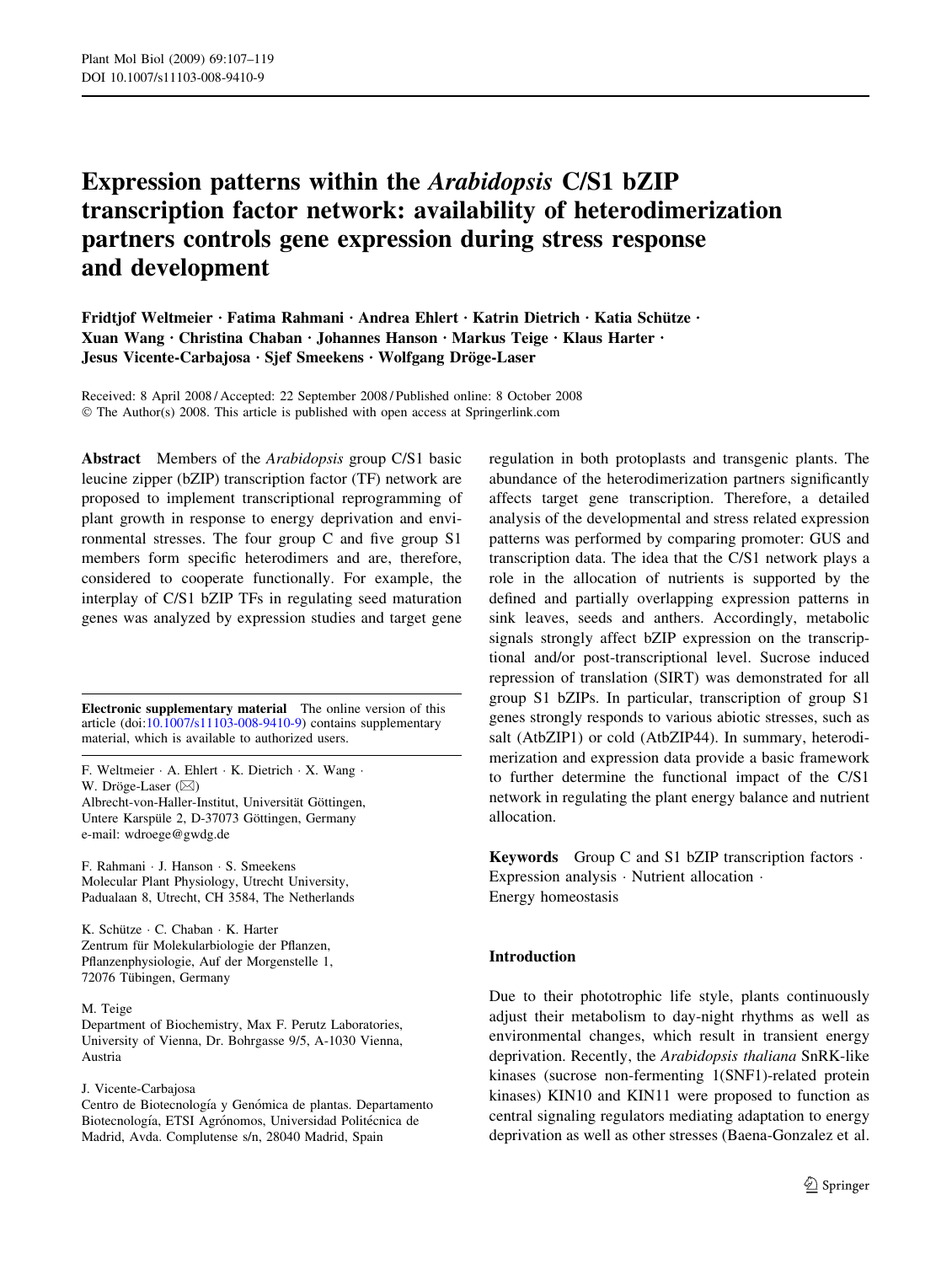[2007\)](#page-11-0). Importantly, these kinases show structural similarities to SNF1-kinase (sucrose non-fermenting 1) in yeast and AMPK (AMP-dependent protein kinase) in mammals which are considered to function as master regulators of the energy balance essential for survival under stress (Polge and Thomas [2007](#page-11-0)). In plants, the asparagine synthetase gene (ASN1) has been proposed to be a target of the KIN10/11 pathway (Baena-Gonzalez et al. [2007\)](#page-11-0). In Arabidopsis, ASN1 controls the level of the major amino acid asparagine (Lam et al. [1994](#page-11-0), [1998](#page-11-0), [2003](#page-11-0)). In comparison to glutamine, asparagine contains more nitrogen than carbon and is, therefore, used to store and transport nitrogen, especially under stress conditions such as prolonged darkness, when carbon is limiting. The transcriptional regulation of dark- or stress-induced ASN1 activation is mediated specifically by a G-box cis-element (Baena-Gonzalez et al. [2007;](#page-11-0) Hanson et al. [2008](#page-11-0)), typically recognized by basic leucine zipper (bZIP) transcription factors (TFs). bZIP proteins are exclusively found in eukaryotic cells and bind DNA by forming homo- or heterodimers (Landschulz et al. [1988](#page-11-0)). In the Arabidopsis genome, 75 bZIP genes have been identified and classified into 10 groups, referred to as groups A to U (Jakoby et al. [2002](#page-11-0)). Interestingly, only a specific subset of G-box binding bZIP factors were shown to carry out at least some of the KIN10/ 11 responses (Baena-Gonzalez et al. [2007\)](#page-11-0) namely, Atb-ZIP2 (GBF5, At2g18160), AtbZIP11 (also named ATB2, At4g34590), AtbZIP53 (At3g62420), and AtbZIP1 (At5g49450). The closely related S1 factor AtbZIP44 (At1g75390) was not tested but probably participates in these responses as well (Ehlert et al. [2006](#page-11-0)). In an independent approach, we also identified ASN1 as a target of AtbZIP11 by a micro array analysis of plants expressing AtbZIP11 in an inducible manner (Hanson et al. [2008\)](#page-11-0).

The exact function of group S1 bZIPs is poorly understood. Besides sequence similarity, group S1 bZIPs are characterized by an unusually long  $5'$  leader containing highly conserved upstream open-reading frames (uORFs). The AtbZIP11 uORFs have been shown to mediate a sucrose induced repression of translation (SIRT) at posttranscriptional level (Wiese et al. [2004\)](#page-12-0), indicating a function in sugar signaling. Accordingly, AtbZIP11, a S1 group member that is up-regulated by light in tissues surrounding the vasculature in carbohydrate-consuming (i.e., sink) tissues, is proposed to be involved in balancing carbohydrate demand and supply (Rook et al. [1998a,](#page-11-0) [1998b](#page-11-0)). Recently, AtbZIP53 was shown to be involved in abiotic stress response, regulating proline dehydrogenase expression (ProDH) during the hypoosmolarity response (Weltmeier et al. [2006\)](#page-12-0). Homologs of the Arabidopsis group S1 bZIPs are present in all the plant species studied and are transcriptionally activated by biotic (Lee et al. [2002\)](#page-11-0) or abiotic stresses such as cold (Shimizu et al. [2005](#page-12-0)),

wounding (Stankovic et al. [2000](#page-12-0)), drought (Ito et al. [1999](#page-11-0)), and salt (Kusano et al. [1995](#page-11-0)). In summary, the currently available data support the postulated function of group S1 bZIPs in regulating energy starvation and other stress responses.

Group S1 bZIPs have been shown to efficiently form specific heterodimers with bZIP members of group C in planta (Ehlert et al. [2006\)](#page-11-0), namely AtbZIP9 (At5g24800), AtbZIP10 (At4g02640), AtbZIP25 (At3g54620) and Atb-ZIP63 (At5g28770). So far, few publications have focused on the biological function of group C bZIPs. AtbZIP10 was shown to be involved in oxidative stress response, particularly during defense against the biotrophic pathogen Hyaloperonospora parasitica (Kaminaka et al. [2006](#page-11-0)). Furthermore, AtbZIP10 and AtbZIP25 were proposed to function as orthologous proteins of the maize OPAQUE2 bZIP factor, which participates in the regulation of seed storage protein (SSP) genes (Lara et al. [2003\)](#page-11-0). SSP synthesis and accumulation strongly depends on resources provided by the ''source'' tissues to the developing seed, classified as a typical ''sink''. We have recently demonstrated that heterodimers between group S1 AtbZIP53 and the group C bZIPs, AtbZIP10 or AtbZIP25, are crucial for the full level expression of SSP genes (Alonso et al. submitted).

Heterodimerization between groups C and S1 has so far been studied in the context of their role as the regulators of ProDH gene transcription, which was shown to be a direct target of group C and group S1 heterodimers (Weltmeier et al. [2006\)](#page-12-0). Importantly, heterodimerization results in the strong activation of target genes which cannot be evoked by homodimeric bZIP TFs. Hence, heterodimerization between group S1 and group C bZIPs provides an efficient mechanism to enhance transcription of target genes (HIT, heterodimer induced transactivation). As a starting point of a systems biology approach, heterodimerization of all group S1 and C were studied in yeast and plant cells (Ehlert et al. [2006](#page-11-0)) confirming a high affinity for C/S1 interactions. In summary, these findings support the working hypothesis that a complex heterodimerization network of four group C and five group S1 bZIPs provides a signal integration system operating in plant transcriptional networks.

Here we present a series of examples where the analysis of expression patterns of S1/C bZIPs allows the postulation of functionalities on the basis of potential combinatorial interactions. We provide evidence, by transient expression experiments in protoplasts and transgenic gain-of-function plants, for the function of the C/S1 network in regulating gene expression in late seed development. The transcription of target genes is characterized by the coordinated action of pairs of heterodimerizing TFs. Since co-localization of the bZIP partners in the same cell and also in the same cellular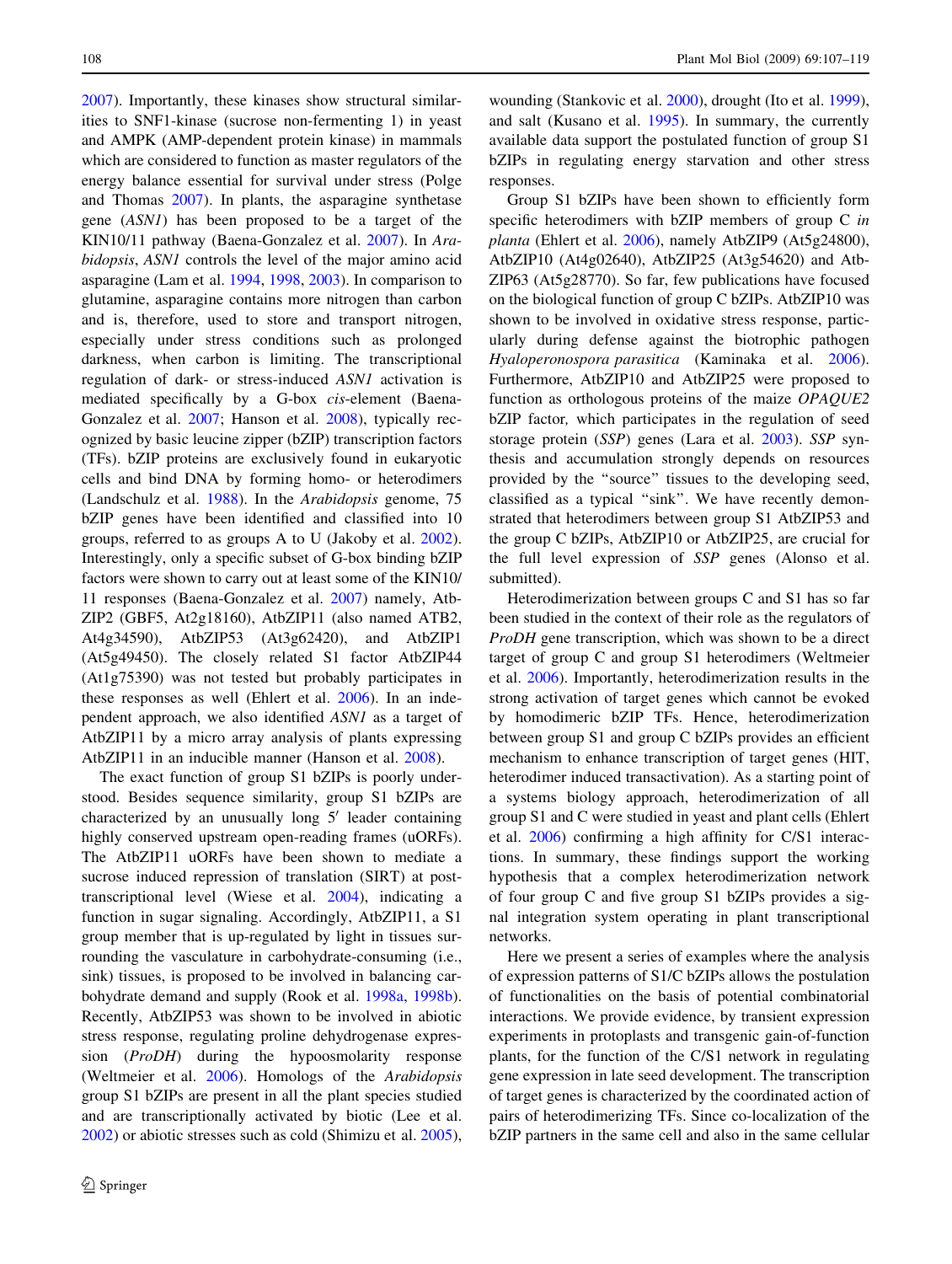compartment is a prerequisite for heterodimerization and consequently gene activation, it is essential to know the temporal and spatial expression patterns of the individual AtbZIP TF genes. Transcriptional analysis and studies performed with promoter: GUS lines defined the partially overlapping expression patterns of the bZIP genes confined to typical sink tissues such as seeds or anthers. The regulation by stress stimuli and metabolic signals, such as sugars, was studied at transcriptional and post-transcriptional levels. In summary, we provide a basic data set to dissect this complex regulatory network involved in the plant's energy balance.

#### Materials and methods

#### Plant material and plant transformation

Arabidopsis thaliana ecotype Columbia (Col-O) was grown on soil under controlled environmental conditions at 16 h light/8 h dark cycles. To improve germination uniformity, plants were pre-treated at  $4^{\circ}$ C for 2–4 days. Floral dip transformation was performed by using Agrobacterium tumefaciens strains GVG3101 and wild-type A. thaliana Col-0 (Weigel and Glazebrook [2002](#page-12-0)). Protoplast transformation was described in Ehlert et al. ([2006\)](#page-11-0).

#### Molecular biological techniques

Standard DNA techniques have been described in Sambrook et al. ([1989\)](#page-11-0). DNA sequence analysis was performed using an ABI310 sequencer and utilizing an ABI PRISM BigDye Terminator Cycle Sequencing Reaction Kit. Plant RNA was isolated using TRIZOL Reagent (Life Technologies, Rockville, MD, USA). Hybridisation probes were produced by PCR amplification from cDNA using specifically designed primers (Supplementary Table 1). For 2S2 and CRU3 500 bp EcoRI fragments were obtained from the clones pGEM-2S2 and pGEM-CRU3, respectively (Lara et al. [2003](#page-11-0)). Protoplast isolation and transformation was performed as described in Ehlert et al. ([2006\)](#page-11-0).

#### Vector construction

 $GATEWAY^*$  entry vectors (Invitrogen) for all full-length bZIP cDNAs have been described in Ehlert et al. [\(2006](#page-11-0)). For ectopic expression, the cDNAs were recombined into the  $GATEWAY^@$  destination vectors pAlligator2 (Bensmihen et al. [2004](#page-11-0)).

Vectors encoding  $Pro_{AtbZIP11}:GUS, Pro_{AtbZIP53}:GUS,$  $Pro_{AtbZIP2}:GUS, Pro_{AtbZIP10}:GUS$  and  $Pro_{AtbZIP25}:GUS$  fusions have already been described in Rook et al. [\(1998a](#page-11-0)), Wiese et al. ([2004\)](#page-12-0) and Weltmeier et al. [\(2006](#page-12-0)), respectively. To obtain a  $Pro_{AtbZIP}$ : GUS vector, a 1,949 bp fragment downstream of the AtbZIP1 transcription start site was PCR amplified using the primers given in Supplementary Table 1. SalI and EcoRI restriction sites were added at the  $5'$  and  $3'$  of the primer to facilitate directional cloning into the vector pCAMBIA-1391Z [\(http://www.](http://www.cambia.org/) [cambia.org/\)](http://www.cambia.org/). The  $Pro_{AtbZIP44}:GUS$  construct was cloned using standard methods and the promoter sequence fused to the GUS gene of pCAMBIA-1391Z. The 2,784 bp promoter sequence includes the genomic sequence from the SpeI site (2,206 bp upstream of the transcriptional start site) to the EarI site positioned at position 578 of the mRNA encoding region (within the AtbZIP44 protein encoding sequence). DNA fragments of ca. 600 bp from the promoter regions of AtbZIP63 and AtbZIP9 genes were amplified with primers designed with appropriate restriction sites (Supplementary Table 1) and cloned into pBI101 at SalI-BamHI (AtbZIP63) or SalI-XbaI (AtbZIP9) sites to generate  $Pro_{AtbZIP9}$ : GUS and  $Pro_{AtbZIP63}$ : GUS.

In order to obtain  $Pro<sub>UBO:leader</sub>:GUS$  vectors, sequences of AtbZIP1 (460 bp), AtbZIP2 (456 bp), AtbZIP11  $(475 \text{ bp})$ , AtbZIP44  $(504 \text{ bp})$  and AtbZIP53  $(494 \text{ bp})$  were amplified using the primers indicated (Supplementary Table 1). PCR fragments were cloned into the pGEM-T-Easy vector (Promega, Madison, USA) and sequenced. Leader fragments were then fused to the GUS-NOS vector pPA2 (<http://www.pgreen.ac.uk>), using standard restriction/ligation techniques (between PstI/NcoI for AtbZIP53 and between EcoRI/NcoI for the other four). The leader: GUS-NOS fusion fragments were moved to the pGreen0299 vector (EcoRI/HindIII digest) [\(http://www.](http://www.pgreen.ac.uk) [pgreen.ac.uk](http://www.pgreen.ac.uk)). The UBQ10 promoter was amplified by PCR. The promoter fragment was inserted into the pGreen0229 plasmids containing the leader: GUS fusions (NotI/PstI restriction). The integrity of the final vectors was confirmed by sequencing.

#### GUS Assays

For GUS histochemistry, plant material was stained in a 1 mM 5-bromo-4-chloro-3-indolyl ß-D-glucuronide (X-gluc; Biosynth AG) solution in 50 mM sodium phosphate, pH 7.0, 0.1% Triton X-100, 1 mM  $K_3Fe(CN)_6$ , 1 mM  $K_4Fe(CN)_6$ , at 37°C over night. Clearing was in a series of 70% ethanol. Expression analysis was based on 3–6 independent transgenic lines for each bZIP gene. These lines were selected from 10 to 15 transgenic lines showing significant expression. Quantitative GUS enzyme activity measurements were performed according to Weigel and Glazebrook [\(2002](#page-12-0)).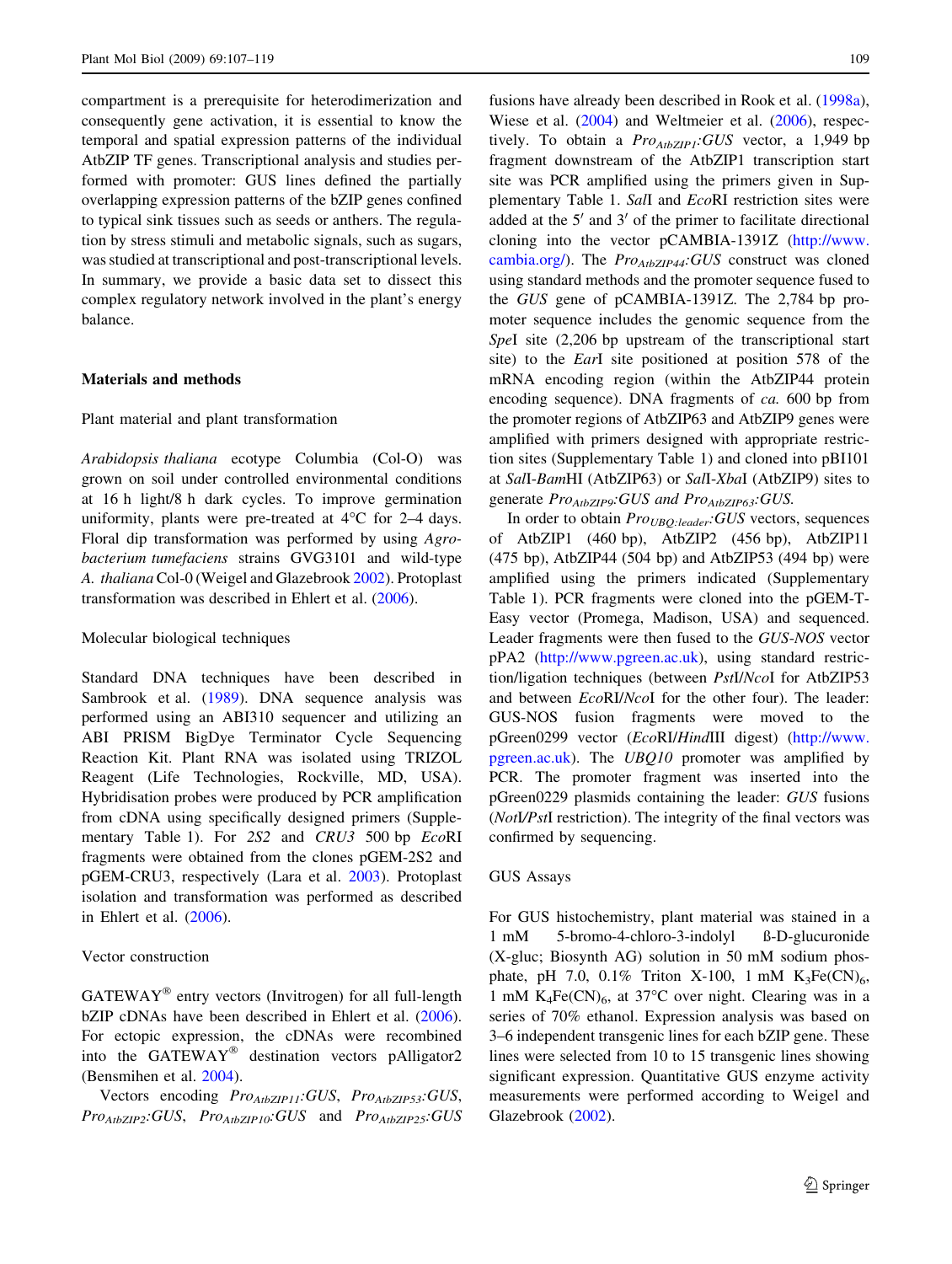## <span id="page-3-0"></span>Results and discussion

Co-localization studies define the function of specific group C and S1 members in seed development

Publicly available array data on the expression of group S1 and C genes during seed development are summarized in Fig. 1a. Interestingly, AtbZIP53 is significantly induced during the late stages of seed development indicating a regulatory function during seed maturation. This expression pattern was confirmed by GUS staining of the corresponding promoter: GUS lines  $(Pro_{AtbZIP53}:GUS)$ (Fig. 1b) and by in situ hybridization (Alonso et al. submitted). However, as demonstrated in transiently transformed protoplasts, AtbZIP53 was a weak activator of the 2S albumin (2S2) SSP promoter, a typical member of seed maturation genes (Fig. [2](#page-4-0)a). Remarkably, 2S2 transcription was efficiently activated by AtbZIP53 when



Fig. 1 Expression of the group C and group S1 bZIP genes during seed development. (a) Kinetics of transcript abundance of group C and group S1 AtbZIP genes is based on expression profiles provided by Schmid et al. [\(2005\)](#page-11-0). Material has been harvested as defined in the following stages of seed development (for details see: [http://www.](http://www.genomforschung.uni-bielefeld.de/GF-research/AtGenExpress-seedsSiliques.html) [genomforschung.uni-bielefeld.de/GF-research/AtGenExpress-seeds](http://www.genomforschung.uni-bielefeld.de/GF-research/AtGenExpress-seedsSiliques.html) [Siliques.html](http://www.genomforschung.uni-bielefeld.de/GF-research/AtGenExpress-seedsSiliques.html)) (3) siliques containing seeds, mid globular to early heart stage (48–66 h after flowering, haf); (4) siliques containing seeds, early heart to late heart (66–84 haf); (5) siliques containing seeds, late heart to mid torpedo (84–90 haf); (6) seeds, mid torpedo to late torpedo (90–96 haf); (7) seeds, late torpedo to early walking-stick (96–108 haf); (8) seeds, walking-stick to early curled cotyledons (108–120 haf); (9) seeds, curled cotyledons to early green cotyledons (120–144 haf); (10) seeds, green cotyledons (144–192 haf). For each time point the average value of three biological replicates is shown. (b) Histochemical analyzes of GUS activity in young siliques (stage 8–9) of Arabidopsis plants transformed with the indicated  $Pro_{Atb}$  $_{ZIP}$ :GUS constructs. Plants were grown for 8 weeks on soil under long-day conditions and siliques were harvested 8 h after beginning of the light phase and stained with 1 mM X-Gluc. For each construct one representative silique is shown. Parts of the siliques are removed to document staining of the seeds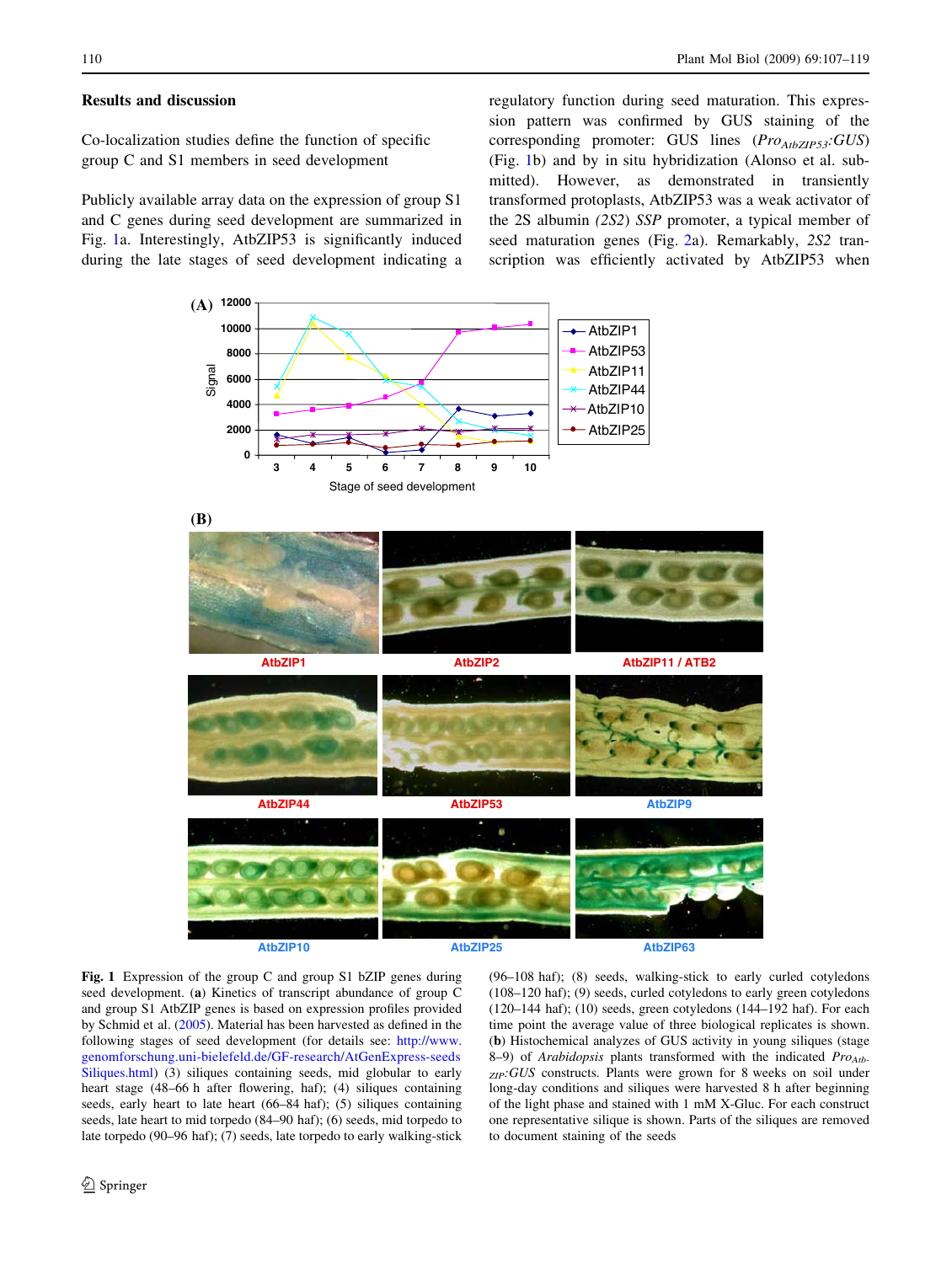<span id="page-4-0"></span>co-expressed with any group C heterodimerization partner (Fig. 2b), indicating that co-expression of the group C TFs during late stages of seed development is critical for the proposed function of the bZIPs in regulation of seed maturation genes. Accordingly, in  $Pro_{AtbZIP10}$ : GUS lines, the whole carpel showed GUS activity, which became localized to the seeds during development (Fig. [1b](#page-3-0)). In contrast, only weak activity in seeds and silique valves was



Fig. 2 Regulation of the 2S albumin (2S2) seed storage protein promoter by group C and group S1 bZIP TFs in transiently transformed Arabidopsis leaf mesophyll protoplasts. (a) Transfection experiments of a  $Pro_{2S2}$ : GUS reporter with the group S1 (AtbZIP 1, 2, 11, 44, 53) or group C (AtbZIP 9, 10, 25, 63) bZIP constructs indicated. (b) Co-transfection of AtbZIP53 with the group S1 and C AtbZIPs indicated. (c) Co-transfection of AtbZIP1 with the group S1 and C AtbZIPs indicated. Given are mean values and standard deviations of four transfections. Amount of DNA used in a reaction: effector plasmid: 14 µg; reporter plasmid: 9 µg. The GUS enzyme activity was calculated relative to expression of a NAN standard (3 lg per reaction) (Ehlert et al. [2006\)](#page-11-0)

detectable in  $Pro_{AtbZIP25}:GUS$  lines. The other group C factors showed no GUS activity in seeds, but in the silique valves, vasculature and funiculi, as demonstrated for  $Pro_{AtbZIP63}:GUS$  lines or in vasculature and funiculi, as found in Pro<sub>AtbZIP9</sub>: GUS lines. Thus, although potentially several C/S1 bZIP heterodimers can activate 2S2 target gene transcription, the in planta function is essentially confined by co-expression and co-localization of different bZIP partners.

As reflected in the AtGenExpress data set (Fig. [1a](#page-3-0)), only the expression of AtbZIP1, the closest homologue of AtbZIP53 (Ehlert et al. [2006](#page-11-0)), is transcriptionally activated in the late stages of seed development, thus fulfilling the requirements for a regulator of seed maturation genes. As demonstrated in protoplast assays, AtbZIP1 shared activation and heterodimerization functions to some extent comparable to those of AtbZIP53. However, 2S2 activation by AtbZIP1/AtbZIP10 was less pronounced when compared to AtbZIP53/AtbZIP10 (Fig. 2c). Accordingly, histochemical analysis of  $Pro_{AtbZIP1}:GUS$  plants revealed staining of the silique valves but not the seeds (Fig. [1](#page-3-0)b). Therefore, expression data as well as activation properties suggest that AtbZIP1 and AtbZIP53 are functionally different in planta.

AtbZIP2, AtbZIP11 and AtbZIP44 Pro:GUS fusions lead to staining during early seed development (Fig. [1b](#page-3-0), Supplementary Fig. 1) (Rook et al. [1998a,](#page-11-0) [b\)](#page-11-0). GUS activity appeared after fertilization, and disappeared when seeds started to mature. Transient GUS activity was primarily observed in the upper ovules and in funiculi, but staining disappeared upon seed maturation, except in the funiculi. These GUS patterns are in accordance with the micro array data sets presented in Fig. [1](#page-3-0)a. Thus, the specific high expression of AtbZIP11 and AtbZIP44 in early stages of seed development suggests yet unknown functions in embryogenesis but not in seed maturation. Although Atb-ZIP11 and AtbZIP44 showed a very strong capacity to activate 2S2 transcription in protoplasts (Fig. 2), expression profiles argued against a function in regulating SSP genes.

These findings demonstrate that the transcription factors of the C/S1 network partly overlap with respect to their transcription factor properties but clearly differ in function, due to specific expression and heterodimerization patterns. Further analysis of multiple loss-of-function lines will disclose whether bZIPs are functionally redundant.

Target gene expression is controlled by the cellular abundance of bZIP heterodimerization partners

The amount of the bZIP partners present in individual cells significantly influences target gene expression. As depicted in Fig. [3,](#page-5-0) the ectopic expression of AtbZIP53, AtbZIP63 or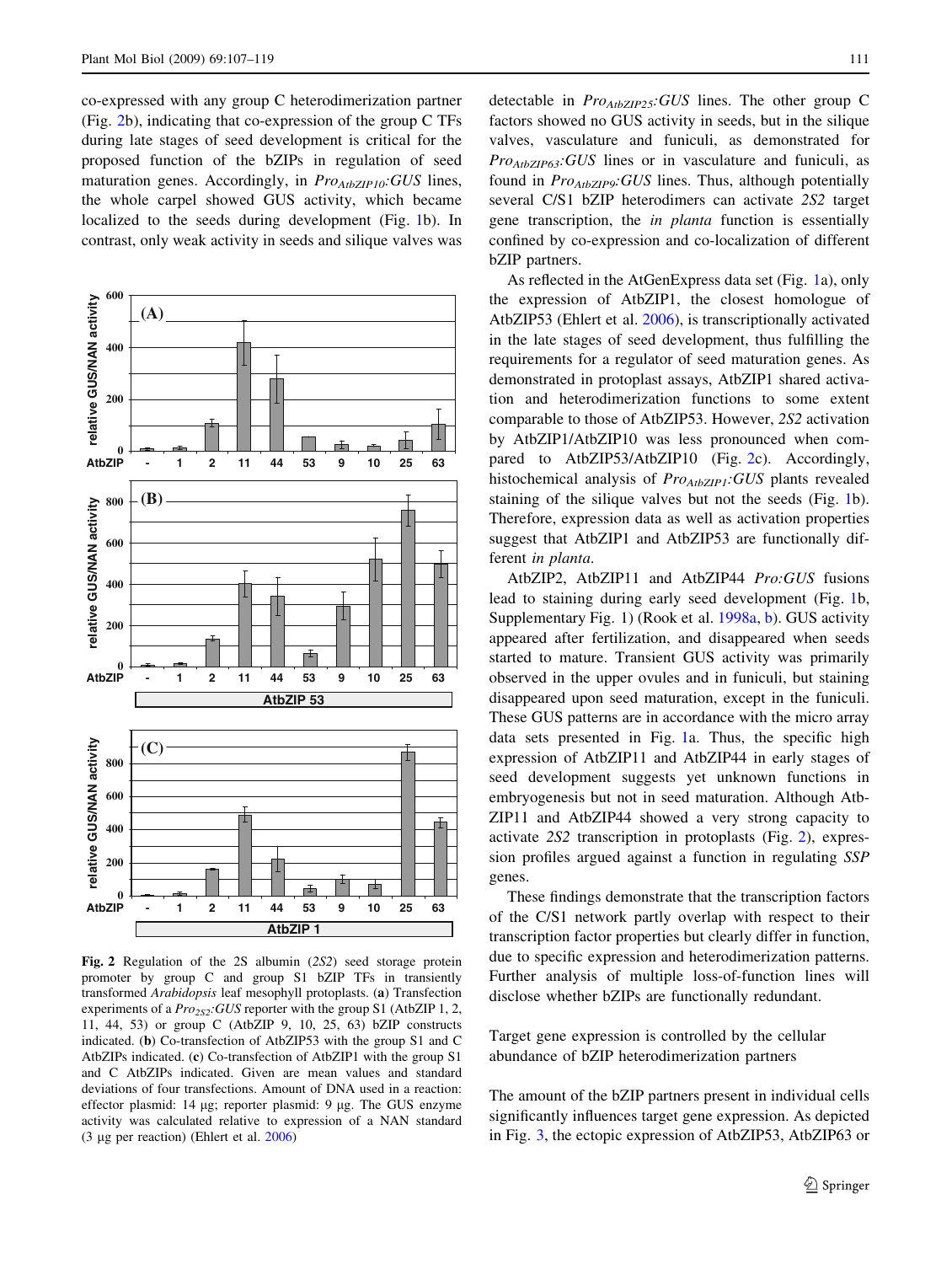<span id="page-5-0"></span>

Fig. 3 High abundance of particular group C and group S1 bZIP TFs leads to misexpression of seed storage protein target genes in Arabidopsis seedlings. (a) Activation of 2S2 and cruciferin (CRU3) seed storage protein genes were analyzed in plants ectopically expressing HA tagged derivatives of AtbZIP1, AtbZIP53, AtbZIP63 and AtbZIP9 driven by the 35S promoter ( $Pro<sub>35S</sub>$ ). Northern analyzes of seedlings of the transgenic overexpressors were performed using the radio-labeled probes indicated. Equal loading was confirmed by ethidium bromide (EtBr) staining. (b) Western analysis confirmed expression of the HA tagged bZIP proteins (arrows) HA-AtbZIP1, HA-AtbZIP53, HA-AtbZIP9 and HA-AtbZIP63, respectively. The transgenic plants indicated (right) were compared with wild-type (Wt) plants (left)

AtbZIP9 under the control of the 35S promoter  $(Pro<sub>35S</sub>)$  led to 2S2 transcription in seedlings, where this gene is normally not expressed. These results demonstrate that AtbZIP63 and AtbZIP9 possess the capacity to activate 2S2 transcription but that their tissue-specific expression pattern limits their in planta function. Manipulating the protein amount of the bZIP genes might shift the balance of bZIP dimers and, consequently, result in the misexpression of target genes. At this point it is not entirely clear whether this ectopic activation of SSP genes is mediated by homodimers formed because of unusually high protein concentrations or whether heterodimers with bZIPs present under these conditions lead to this misexpression of target genes. Importantly, ectopic expression of AtbZIP1 did not activate 2S2 transcription, suggesting that it has a separate function in seed maturation compared to AtbZIP53.

In summary, AtbZIP53 and AtbZIP10 are the most important bZIP TFs for the regulation of SSP gene expression. However, other group C and S1 bZIPs share partly overlapping transactivation, heterodimerization and/ or expression properties. In order to dissect their functions,

we performed a comprehensive comparison of expression profiles.

Group C and S1 bZIP factors show distinct expression patterns during anther development

Seed formation and pollen development share many aspects in their physiological status typical of sink tissues. Besides nutrient allocation from source tissues, pollen maturation triggers desiccation tolerance programmes comparable to those existing in the seed to survive harsh environmental conditions. It is well known that overlapping sets of genes are up-regulated during seed and pollen development (Zakharov et al. [2004](#page-12-0)). For instance, the ProDH gene, encoding a proline degrading enzyme, is strongly activated during Arabidopsis seed and pollen development (Satoh et al. [2002\)](#page-11-0) and the ProDH promoter is a direct target of AtbZIP53/AtbZIP10 during the hypoosmolarity response (Weltmeier et al. [2006](#page-12-0)). Possibly, the group C and group S1 genes are also expressed in other sink tissues of the plant including pollen. The analysis of GUS activity in flowers shortly before pollination revealed two interestingly distinct patterns in the anthers. While the anthers of  $Pro_{AtbZIP1}:GUS, Pro_{AtbZIP2}:GUS,$  $Pro_{AtbZIP53}:GUS, Pro_{AtbZIP25}:GUS$  and  $Pro_{AtbZIP63}:GUS$ lines showed expression in pollen, GUS activity in the anthers of  $Pro_{AtbZIP11}:GUS, Pro_{AtbZIP44}:GUS,$  $Pro_{AtbZIP9}:GUS$  and  $Pro_{AtbZIP10}:GUS$  lines was restricted to the connective tissue at pre- and post-dehiscence stages and also occasionally in the vascular tissue of the stamen filament vasculature. In the latter group, staining of pollen was never observed (Fig. [4\)](#page-6-0). The strong expression of AtbZIP1 and AtbZIP25 in pollen was confirmed by the high transcript abundance displayed in public array data (Zimmermann et al. [2004\)](#page-12-0). With the exception of Atb-ZIP10, all group C and S1 bZIP genes showed significant transcript level in stamen, but no detectable transcripts in pollen (Zimmermann et al. [2004\)](#page-12-0). These data further support the assumption that the C/S1 network is involved in the allocation of nutrients to sink organs.

In vegetative tissues group C and S1 bZIP genes show distinct expression patterns in sink leaves and the vasculature of stems

To obtain deeper insight into the potential role of the C/S1 TF network in green tissues, we extended our expression analysis to 20-day-old green plants at growth stage 20 (Boyes et al. [2001](#page-11-0)). As shown in Fig. [5](#page-7-0), the GUS staining of the plants revealed overlapping but distinct expression patterns. With the exception of the  $Pro_{AtbZIP25}:GUS$  line, all Promoter:GUS fusions led to staining of young, developing leaves which are considered sink under these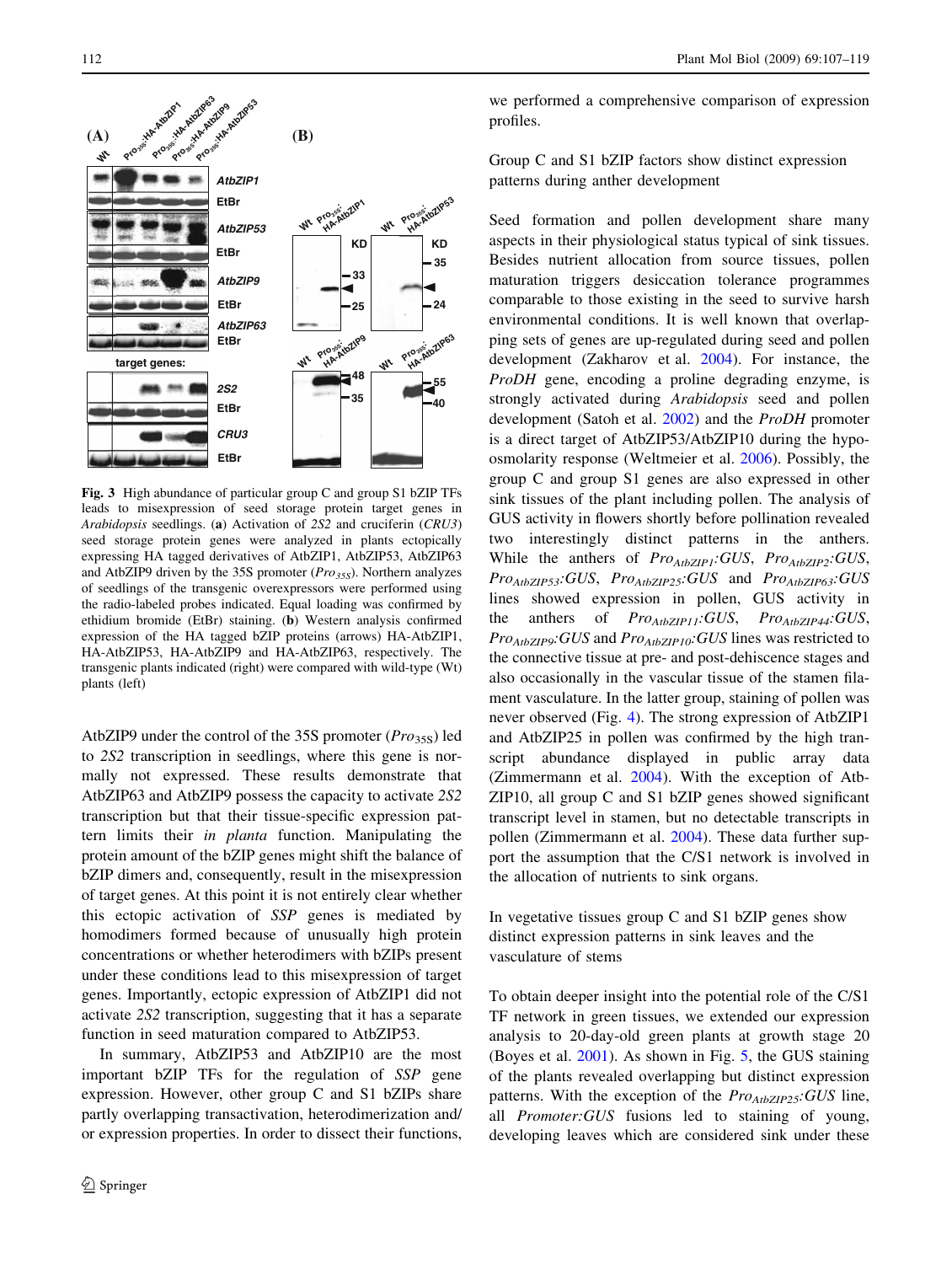<span id="page-6-0"></span>Fig. 4 Histochemical analyzes of GUS activity in flowers at the time of dehiscence in the Arabidopsis group S1 (red) and group C (blue)  $Pro_{AtbZIP}:GUS$ lines indicated. Plants were grown for 8 weeks on soil under long-day conditions and flowers were harvested 8 h after beginning of the light phase. For each construct one representative flower is shown. Interestingly, anthers show GUS activity either in pollen (AtbZIP1, AtbZIP2, AtbZIP53, AtbZIP25, AtbZIP63) or in the connectivum (AtbZIP11, AtbZIP44, AtbZIP9, AtbZIP10), respectively. Inlet figures are showing representative anthers at higher magnification



AtbZIP10

AtbZIP25

AtbZIP63

growth conditions. In contrast, the older leaves and cotyledons showed no or much weaker staining. The staining in the young leaves was strongest in the vascular tissue. Compared to the other fusion lines, the staining of  $Pro_{AtbZIP10}$ :GUS and  $Pro_{AtbZIP44}$ :GUS lines was confined more to the vascular tissue and the activity of the  $Pro_{AtbZIP9}$ : GUS lines was restricted to the vascular tissue only (Fig. [5](#page-7-0) and [6\)](#page-7-0). Figure [7](#page-8-0) represents an overview, which summarizes GUS results in comparison to the public micro array data sets (Zimmermann et al. [2004\)](#page-12-0). Contradictory to the results from the Pro:GUS analysis, mRNA of bZIP genes were equally abundant in juvenile and adult leaves. However, this finding might be explained by the juvenile leaves used in the mRNA profiling experiment being considerably older than the strongly stained leaves shown in Fig. [5.](#page-7-0) In particular, for the group S1  $Pro_{AtbZIP}:GUS$ lines, this difference could be explained by post-transcriptional regulation (Wiese et al. [2004](#page-12-0)) since SIRT could reduce GUS activity in well supplied adult source leaves even at high transcript levels.

AtbZIP10 and AtbZIP25 Pro:GUS lines showed weak GUS activity in the stems, whereas  $Pro_{AtbZIP9}:GUS$  lines displayed constant staining strictly confined to the phloem (Fig. [6](#page-7-0) a–c). In contrast,  $Pro_{AtbZIP1}:GUS$  lines showed GUS activity in both the phloem and the xylem (Fig. [6](#page-7-0) d). Similar GUS activity in the phloem and the xylem was reported for  $Pro_{AtbZIP11}$ : GUS lines and a function of Atb-ZIP11 in ''source–sink'' control proposed (Rook et al. [1998a\)](#page-11-0). Altogether, these data support the idea that the C/S1 network regulates allocation of nutrients in response to the energy status of the cell (Baena-Gonzalez et al. [2007](#page-11-0)).

Despite this general similarity, a detailed observation revealed considerable differences in GUS activity. All group S1 Pro:GUS lines showed an intense staining of the stipulate, which, within group C, was generally observed for  $Pro_{AtbZIP25}:GUS$  plants only.  $Pro_{AtbZIP9}:GUS$  and  $Pro_{AtbZIP25}:GUS$  also showed no activity in the trichomes, which is regularly observed in the other GUS lines (Fig. [7a](#page-8-0)). Furthermore, whereas all group S1 Pro:GUS lines often showed pronounced staining in the hydathodes, this is not the case for the group C members with the exception of the  $Pro_{AtbZIP10}$ : GUS line (Fig. [7a](#page-8-0)).

We also analyzed GUS activity in roots of 20-day-old soil-grown plants.  $Pro_{AtbZIP}:GUS$  lines, corresponding to AtbZIP1, AtbZIP2, AtbZIP11 and AtbZIP9, showed an intense staining, which is strongest in, or even restricted to, the vascular tissue (data not shown). AtbZIP44, AtbZIP53, and AtbZIP25 displayed a weaker staining, which, in the  $Pro_{AtbZIP53}:GUS$  line, was variable depending on the experiment. Generally, staining in the root increased with the age of the plant.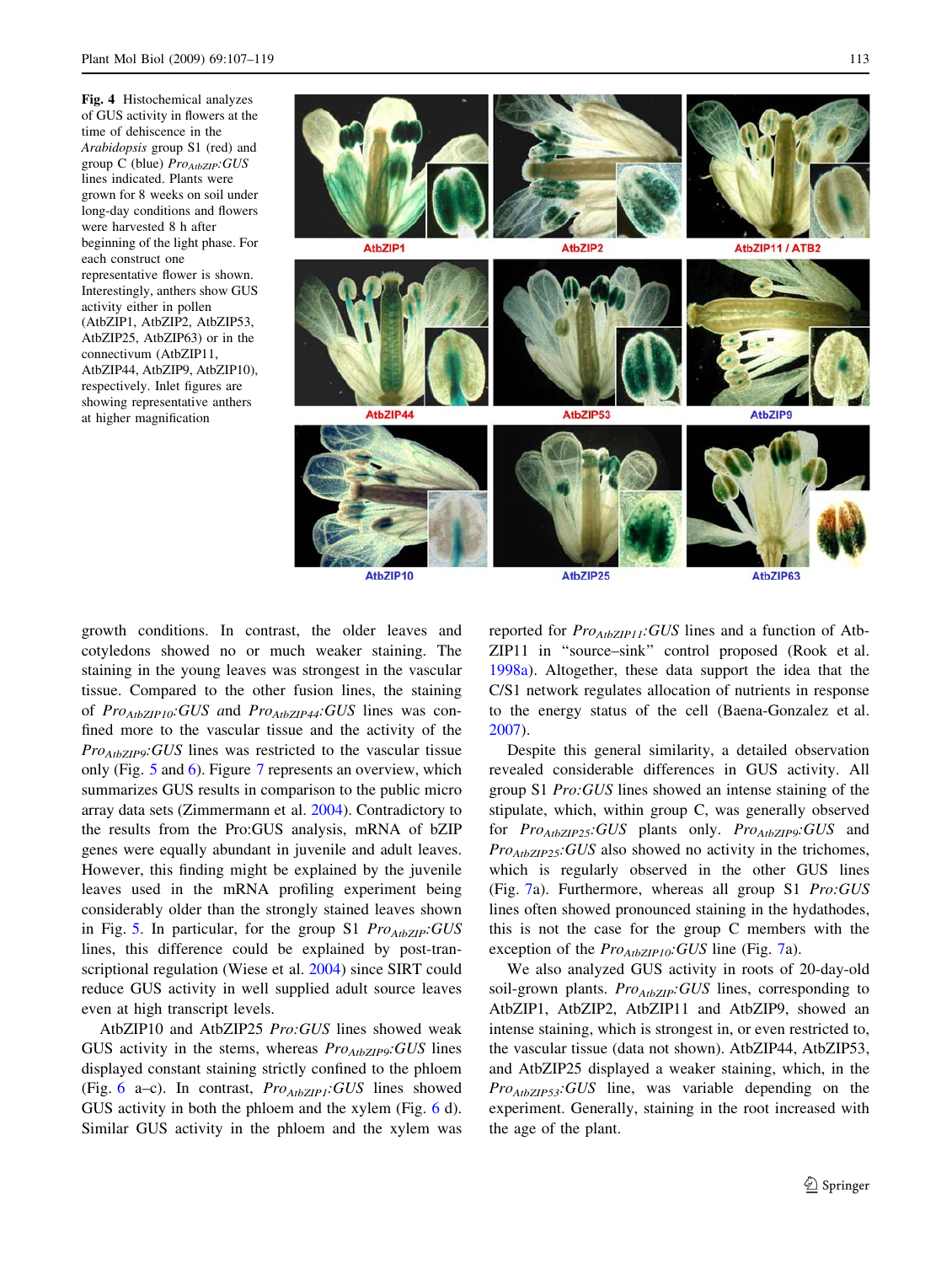<span id="page-7-0"></span>Fig. 5 Histochemical analyzes of GUS activity in 20 days old transgenic Arabidopsis plants expressing ProAtbZIP:GUS fusions. Plants were grown on soil under long-day conditions and harvested 8 h after beginning of the light phase. For each construct one representative staining is shown. In ProAtbZIP25: GUS lines GUS activity was found only in stipulate, which are shown in magnification next to the whole plant. All plants have been stained with 1 mM X-Gluc except the  $Pro_{AtbZIP25}:GUS$  and ProAtbZIP53: GUS expressing plants. Because of low GUS activity, 2 mM X-Gluc staining solution has been applied



Fig. 6 Detailed analysis of specific ProAtbZIP:GUS expression patterns.  $Pro_{AtbZIP9}:GUS$  and Pro<sub>AtbZIP1</sub>:GUS lines show distinct tissue-specific GUS activities not found in any other group C and group S1 Pro:GUS line. Thin sections of X-Gluc stained leaf (a), root (b) or stem (c) of a  $Pro_{AtbZIP9}:GUS$  line showing phloem-specific activity (P). (d), sections of X-Gluc stained stem of a Pro<sub>AtbZIP1</sub>:GUS line showing GUS activity in phloem (P) as well as in xylem (X)

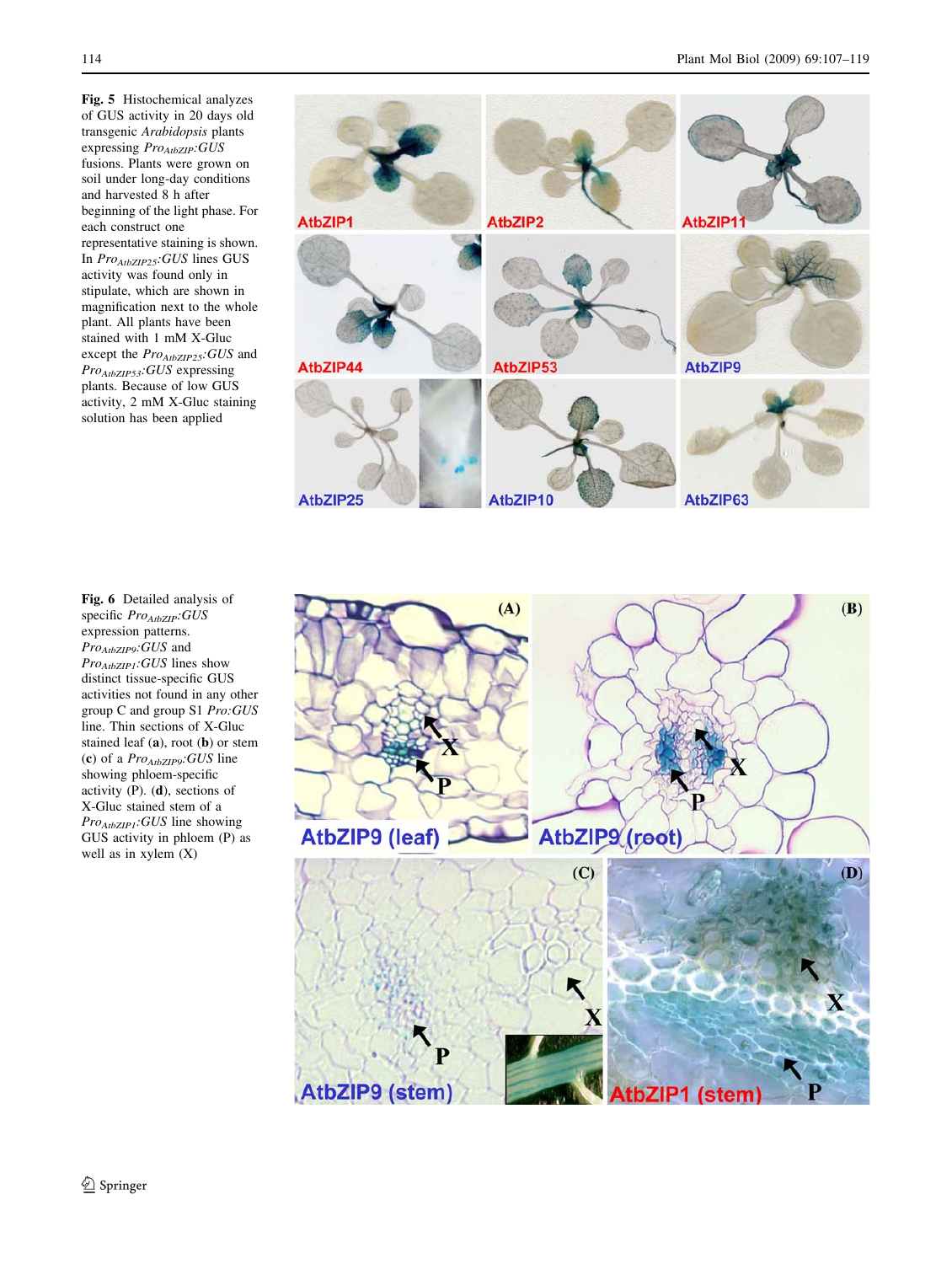<span id="page-8-0"></span>

| (A)            |                          |                          |        |          |       |                          |          |                          |                          |
|----------------|--------------------------|--------------------------|--------|----------|-------|--------------------------|----------|--------------------------|--------------------------|
| AtbZIP:        | <b>Group S1 AtbZIP</b>   |                          |        |          |       | <b>Group C AtbZIP</b>    |          |                          |                          |
|                | 1                        | $\overline{2}$           | 11     | 44       | 53    | 9                        | 10       | 25                       | 63                       |
| young leaves   | $+$                      | $+$                      | $+$    | $+$      | $+$   | $+^{\rm P}$              | $+$      | $\overline{\phantom{0}}$ | $+$                      |
| old leaves     | $\overline{a}$           | $\qquad \qquad -$        |        | ۰        | ۰     | $\overline{a}$           |          | $\overline{a}$           | ٠                        |
| stipulae       | $+$                      | $+$                      | $^{+}$ | $+$      | $\pm$ | $^{(+)}$                 | $^{(+)}$ | $\overline{+}$           | $(+)$                    |
| trichomes      | $+$                      | $+$                      | $(+)$  | $^{(+)}$ | $(+)$ | $\overline{a}$           | $+$      | $\overline{a}$           | $(+)$                    |
| hydathodes     | $^{(+)}$                 | $(+)$                    | $(+)$  | $(+)$    | $(+)$ | $\overline{a}$           | $(+)$    | $\overline{\phantom{a}}$ | $\overline{\phantom{0}}$ |
| stem           | $^{(+)}$                 | $(+)$                    | $(+)$  | $(+)$    | $(+)$ | $+$ P                    | $(+)^P$  | $(+)$                    | $\qquad \qquad -$        |
| root           | $+$                      | $+$                      | $+$    | $(+)$    | $(+)$ | $+$ P                    | $+$      | $(+)$                    | $+$                      |
| flower buds    | $+$                      | $+$                      | $+$    | $+$      | $+$   | $+$                      | $+$      | $+$                      | $+$                      |
| carpel         | $^{(+)}$                 | $+$                      | $(+)$  | $+$      | -     | $+$                      | $^{(+)}$ | $(+)$                    | $\overline{\phantom{0}}$ |
| pollen         | $(+)$                    | $(+)$                    | ۰      | -        | $(+)$ | $\overline{\phantom{0}}$ | ۰        | $(+)$                    | $(+)$                    |
| connectivum    | $\overline{\phantom{a}}$ | $\overline{\phantom{0}}$ | $+$    | $+$      | ۰     | $+$                      | $+$      | $\overline{\phantom{a}}$ | $\overline{\phantom{a}}$ |
| young siliques | $\mathbf{V}$             | f, v                     | f, s   | f, s     | S     | f                        | f, s     | $\mathbf{V}$             | f, v                     |

**(B)**



Fig. 7 Comparison of expression data for group S1 (red) and group C (blue) bZIP TFs obtained by histochemical GUS analysis and transcriptome profiling. (a) Summary of GUS expression patterns:  $+$ : stable, significant GUS activity;  $-$ : no GUS activity;  $(+)$ : occasional GUS activity appearing in seemingly stochastic manner; <sup>P</sup>: GUS activity restricted to the phloem; f: GUS activity mostly in the funiculus; v: GUS activity mostly in the silique valves; s: GUS activity mostly in the developing seeds. Results are based on histochemical analysis of 3–6 independent lines for each bZIP gene. (b) Abundance of AtbZIP transcripts in different plant organs. Given are the modified output results from the meta analyzer of Genevestigator (Zimmermann et al. [2004](#page-12-0)). This tool illustrates the transcript

Expression of group C and S1 genes is fine tuned by metabolic signals on transcriptional and post-transcriptional levels

In agreement with the postulated function of group S1 bZIPs in energy homeostasis, many bZIP genes of the abundance of the indicated genes in different organs, and groups of genes with similar expression patterns by hierarchical clustering. Callus and cell suspension were excluded, as they are not topic of this article. Hierarchical clustering results were generated by pairwise Euclidean distances and using the average linkage method. Results are given as heat maps in blue/white coding that reflect absolute signal values, where a darker colour represents stronger expression. For the blue/white scale, all gene-level profiles were normalized for coloring such that for each gene the highest signal intensity obtains the value 100% (dark blue) and absence of a signal obtains the value 0% (white)

C/S1 network are regulated by sugars on the transcriptional and post-transcriptional level. In comparison, various hormone treatments barely affect transcription of the analyzed bZIP genes (Zimmermann et al. [2004](#page-12-0)). Micro array experiments were recently performed with seedlings treated for 1 h with glucose or with mannitol,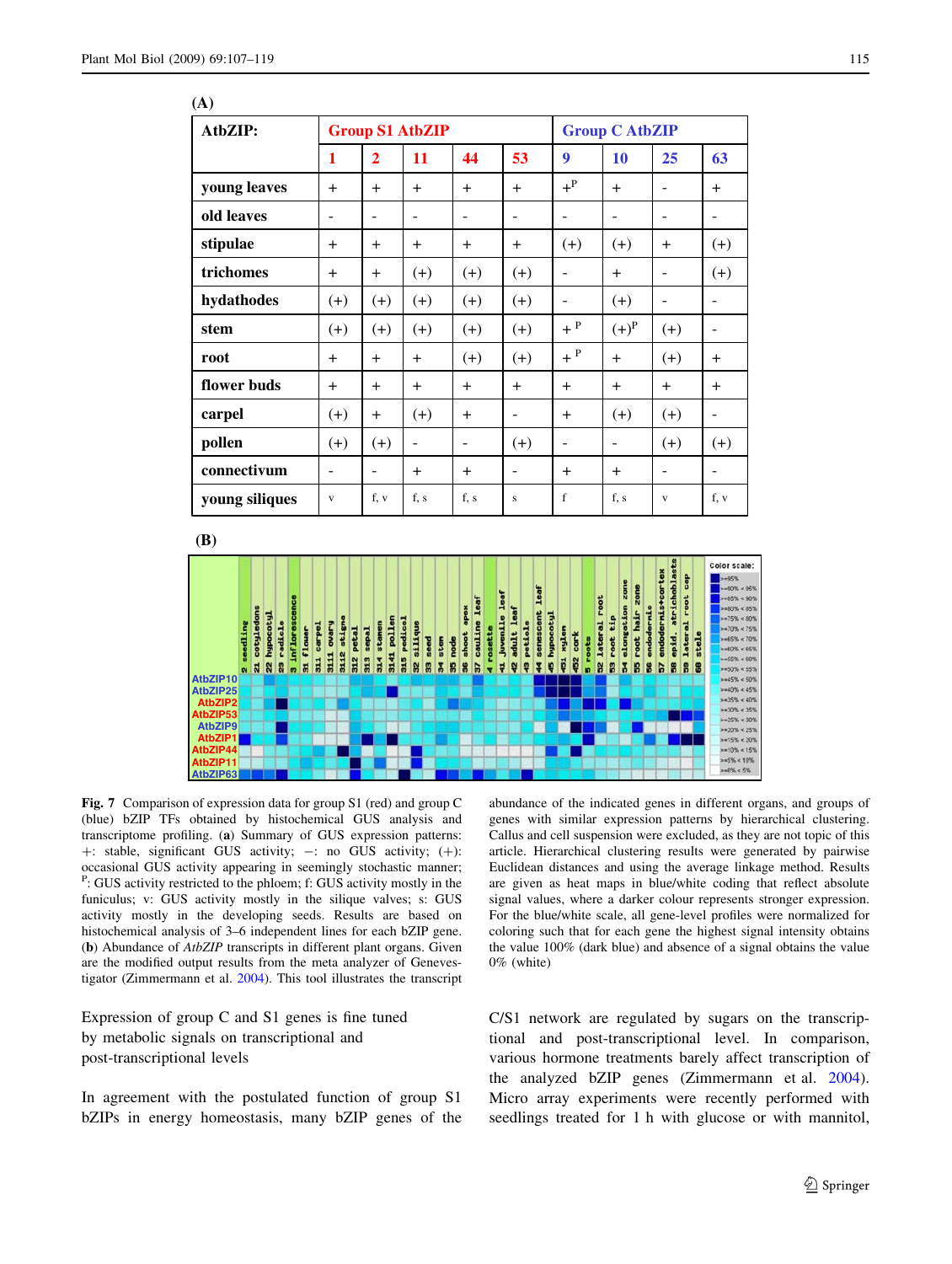which served as a control for osmotic stress (Li et al. [2006\)](#page-11-0). Strong repression of transcription was observed for AtbZIP1, AtbZIP63 and AtbZIP9, whereas AtbZIP11 was induced (Supplementary Fig. 2). The importance of Atb-ZIP1 and AtbZIP63 in energy deprivation is further demonstrated by the fact that the highest signals detected for these genes in all 2,507 Genevestigator data sets (Zimmermann et al. [2004](#page-12-0)) were observed in plants grown for 4 days in the dark without supplementary sucrose and in starving cell cultures. These results were supported by array analysis performed by Price et al. [\(2004](#page-11-0)). Darkgrown, sugar-depleted plants were transferred for three hours to hydroponic media supplemented with 3% glucose or 3% 3-o-methylglucose (3-OMG) which is not sensed by plants. Glucose treatment strongly repressed expression of AtbZIP1 (> 30-fold) and AtbZIP63 (20-fold) and their transcripts were hardly detectable after treatment. Repression of AtbZIP9 and AtbZIP2 was less pronounced. In contrast, the same treatment caused a strong induction of AtbZIP11. 3-OMG did not affect the expression of these genes.

In addition to transcriptional control, the post-transcriptional SIRT mechanism was shown to be effective for AtbZIP11 (Wiese et al. [2004;](#page-12-0) Hanson et al. [2008\)](#page-11-0). To visualize the effect of the SIRT mechanism in transgenic Arabidopsis seedlings, approximately 500 bp of the group  $S1$  bZIP  $5'$  leaders sequences were fused to the GUS gene and the expression was driven by the constitutive  $UBQ10$  promoter (Fig. 8 a). In comparison to the mock- or sorbitol-treated controls, growth on 100 mM sucrose resulted in strongly reduced GUS activity mainly in the aerial parts of the seedlings (Fig. 8). Differences in mRNA levels were not responsible for the GUS activity levels, as determined by real time quantitative RT-PCR analysis (data not shown). Although these data clearly demonstrate that the uORF regulation is conserved among all group S1 bZIPs, transcriptional regulation differs. For instance, AtbZIP1 transcription is repressed by glucose, whereas AtbZIP11 is strongly induced (Supplementary Fig. 2). Strong conservation of uORF leader sequences of S1 bZIPs indicates that the SIRT mechanism is likely conserved over the plant kingdom (Wiese et al. [2004\)](#page-12-0). Such posttranslational regulation offers the advantage of added regulatory potential, or, of more rapid responsiveness and fine tuning compared to transcriptional control. It is tempting to speculate that SIRT may serve as an important regulatory circuit to fine tune the S1 expression with respect to the nutrient status of the cell. This hypothesis could also explain variability in GUS staining, as SIRT offers the opportunity to sense local differences in sugar concentrations even at the cellular level and to adapt expression accordingly.



Fig. 8 The leaders of all group S1 AtbZIP genes repress translation in response to sucrose (SIRT, sucrose induced repression of translation). (a) Schematic illustration of uORF arrangement in leaders of five close members of S1 class bZIPs in Arabidopsis thaliana and the T-DNA used for transformation. Arrows represent transcriptional start sites. The uORFs are depicted as gray boxes in three different reading frames. The conserved reading frame is depicted in dark gray. Wt genomic arrangement (top) and T-DNA structure (below). In which the endogenous promoter is replaced by the  $UBQ10$  promoter ( $Pro<sub>UBO10</sub>$ ) and the GUS gene is inserted into the coding sequence of the gene.  $(b)$ – $(f)$  Histochemical GUS staining of 5-day-old transgenic Arabidopsis seedlings grown in media without sugar added (left), with 100 mM sorbitol (SOR) (middle) or 100 mM sucrose (SUC) (right). Seedlings were grown for 4 days without sugar added to the media before treatment (24 h duration). (g)–(k) Normalized GUS activity levels of the seedlings shown in (b)–(f). GUS activities were measured using fluorometric MUG assay and normalized to the concentration of soluble proteins in the extracts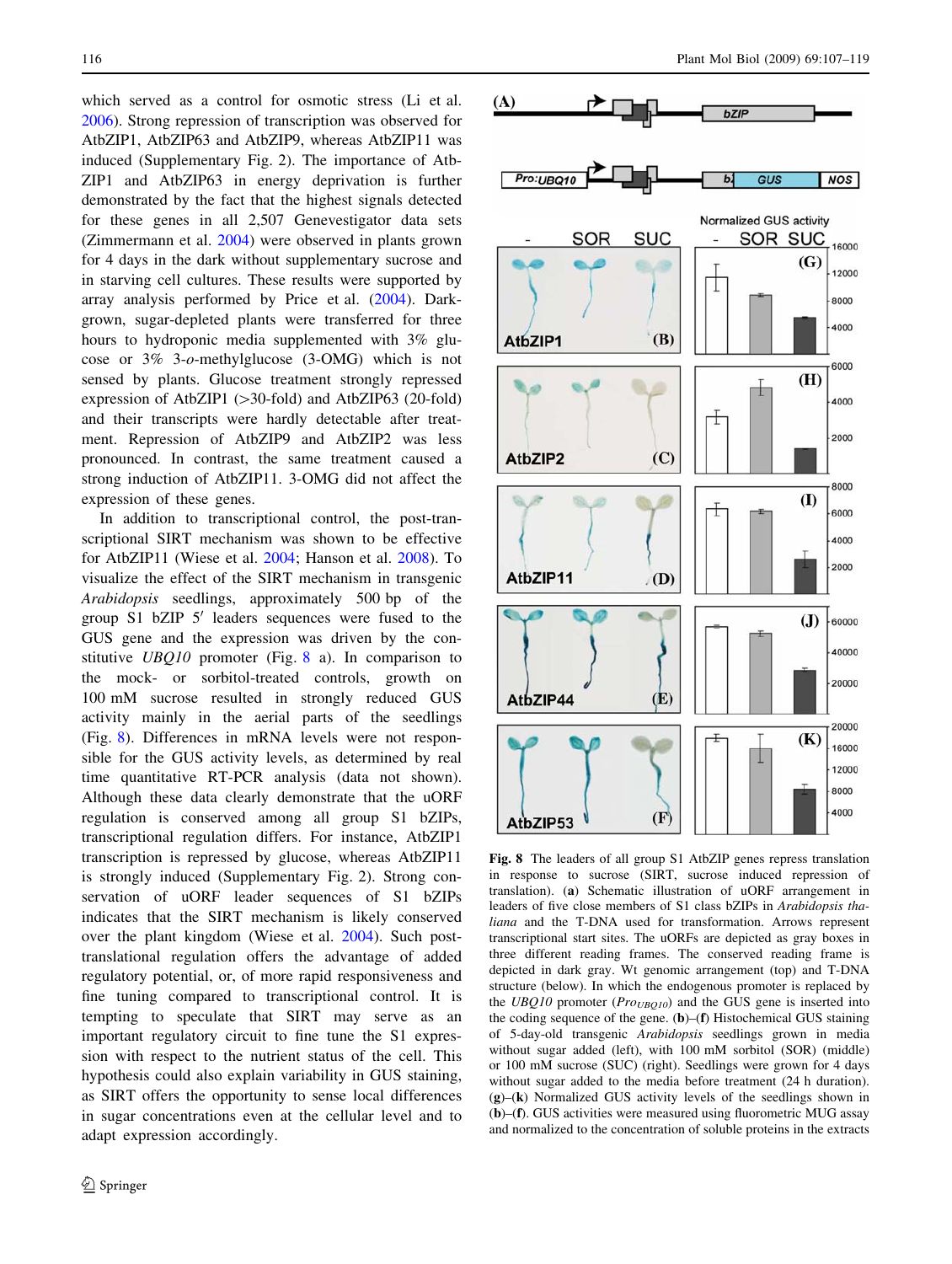Group S1 AtbZIPs show distinct and significant changes in expression in response to abiotic stresses

The transcription of group S1 AtbZIP genes is affected by different abiotic stress stimuli. The complexity of the S1 AtbZIP transcriptional regulation is demonstrated by the AtGenExpress transcriptome data set (Kilian et al. [2007](#page-11-0)), in which stressed roots and leaves were analyzed separately (Supplementary Fig. 4). Application of different abiotic stresses often led to an induction of S1 AtbZIP genes in one part of the plant, whereas no effect or an inverse effect was observed in the other. For example, cold and salt stress caused a very strong induction of AtbZIP1 in roots, whereas its expression was repressed in leaves. In addition, AtbZIP53 was strongly induced by salt stress in roots, while the transcript level remained unchanged in leaves. This induction was highly specific for salt stress, because the application of osmotic stress had no effect. AtbZIP44 also showed a very strong and specific induction after cold treatment in the root, but no response in the aerial tissues. AtbZIP11 was stress-induced in leaves but not in roots; most strongly by cold stress but also by osmotic and salt stress. Several stress responses have been shown to be mediated by plant hormones (Fujita et al. [2006](#page-11-0)). However, only transcriptions of AtbZIP1 and AtbZIP9 have been shown to be slightly induced in response to abscisic acid (ABA) (Zimmermann et al. [2004\)](#page-12-0).

With the exception of AtbZIP63, group C genes were hardly regulated at the transcriptional level by the different stress stimuli. However, LSD1-regulated nuclear translocation of AtbZIP10 (see below) might serve as a paradigm for post-translational regulatory mechanism of group C TFs in stress responses (Kaminaka et al. [2006](#page-11-0)).

In contrast to abiotic stress, group C and S1 members show only moderate transcriptional responses to biotic stresses. AtbZIP10 has been described to be involved in the defense responses to the biotrophic pathogen Hyaloperonospora parasitica (Kaminaka et al. [2006\)](#page-11-0). Nevertheless, this regulation occurs on post-translational level via the intracellular distribution of AtbZIP10 by the cell-death regulator LSD1. Group S1-related bZIP factors in other species have been implicated in biotic stress response (Lee et al. [2002\)](#page-11-0). However, only minor transcriptional changes have been observed in the Arabidopsis system. After infection with Pseudomonas syringae, AtbZIP1 showed a 5-fold induction with very slow kinetics (Supplementary Fig. 3). In contrast, AtbZIP11 was induced 3–4-fold 6 h post-infection.

## Concluding remarks

Here we examine the C/S1 network consisting of nine bZIP transcription factors by focusing on developmental and stress related expression patterns. A characteristic property of the C/S1 network is an enhanced gene activation potential brought about by bZIP heterodimers (Ehlert et al. [2006](#page-11-0); Weltmeier et al. [2006](#page-12-0)). Hence, co-expression of at least two bZIP proteins is required to obtain significant target gene transcription. Thus, depending on protein availability in a given cellular context, the C/S1 network of bZIP factors provides an efficient mechanism to integrate signals. With respect to the 2S2 target gene, which is involved in synthesis of storage compounds during seed maturation, we could show that although several C/S1 heterodimers share the properties to activate this target gene, expression pattern and, consequently, protein abundance limits the in planta function of the bZIPs. Analysis of loss-of-function lines is needed to clarify functional redundancies among the bZIP proteins.

As a basis for further functional studies we performed a detailed expression analysis of the C/S1 bZIP genes. In general, all the members of this network show sink specific expression in young leaves, anthers and in seeds, which supports the idea that the C/S1 network is involved in allocation of nutrients to sink tissues (Rook et al. [1998a,](#page-11-0) [1998b](#page-11-0)). Constitutive expression of ASN1, under the control of the  $Pro_{35S}$ , results in an enhanced nitrogen status of the seeds (Lam et al. [2003\)](#page-11-0). Accordingly, using independent array approaches, ASN1 has been confirmed as a potential target gene of members of the C/S1 bZIP network (Hanson et al. [2008](#page-11-0); FW and WD-L, unpublished results). Further studies have to prove the hypothesis that the C/S1 network co-ordinates sink specific genes regulation, basic amino acid metabolism as well as the control of seed storage compounds.

Our expression data indicate that the protein availability of C/S1 bZIP TFs is mediated by tissue- and developmental factors as well as differences in the metabolic status which is controlled partly by the post-translational SIRT mechanism. In addition to metabolic signals, abiotic and biotic stress stimuli also result in changes in the transcriptional patterns of C/S1 bZIP genes, which affect the cellular amount of the bZIP proteins. However, stress and metabolic signals mainly influence the expression of group S1 bZIPs and do not affect the expression of group C bZIPs. Consequently, the intrinsic properties of the complex C/S1 heterodimerization network might facilitate integration of metabolic and environmental signals and allow rapid integrated responses to the biotic and abiotic environment.

The SnRK1 pathway has been proposed to adjust growth and development in response to the plant's energy status (Baena-Gonzalez et al. [2007\)](#page-11-0). The transcriptional potential of S1 class bZIP proteins is augmented by the SnRK1 pathway. However, the regulatory circuits of the bZIP network seem to be complex and our current knowledge is limited. System biology tools are required to correlate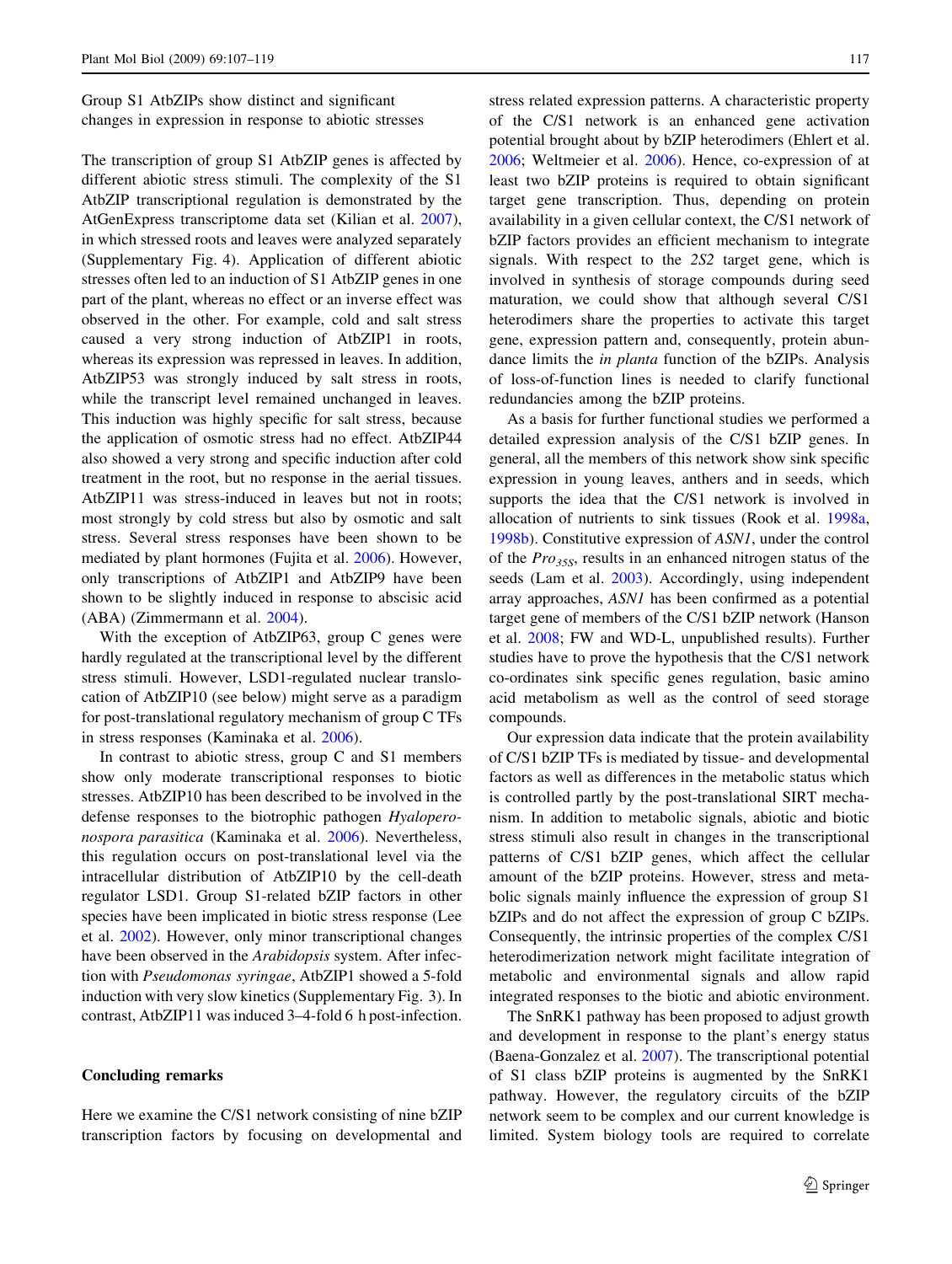<span id="page-11-0"></span>extensive data sets on expression, heterodimerization, transactivation properties, post-transcriptional and posttranslational regulation that result in the activation of target genes. These studies will provide further insight into how the energy status of the cell is signaling growth and development.

Acknowledgments We are grateful to C. Carsjens (University of Göttingen, Germany) and F. de Courcy (University of Tübingen, Germany) for proofreading and to K. Demchenko (Komarov Botanical Institute, Russia) for assistance during preparation of sections. This research was supported, in part, by grants from the DFG to WDL and KH and the European Community to WDL.

Open Access This article is distributed under the terms of the Creative Commons Attribution Noncommercial License which permits any noncommercial use, distribution, and reproduction in any medium, provided the original author(s) and source are credited.

### References

- Baena-Gonzalez E, Rolland F, Thevelein JM, Sheen J (2007) A central integrator of transcription networks in plant stress and energy signalling. Nature 448:938–942. doi:[10.1038/nature06069](http://dx.doi.org/10.1038/nature06069)
- Bensmihen S, To A, Lambert G, Kroj T, Giraudat J, Parcy F (2004) Analysis of an activated ABI5 allele using a new selection method for transgenic Arabidopsis seeds. FEBS Lett 561:127– 131. doi:[10.1016/S0014-5793\(04\)00148-6](http://dx.doi.org/10.1016/S0014-5793(04)00148-6)
- Boyes DC, Zayed AM, Ascenzi R, McCaskill AJ, Hoffman NE, Davis KR, Gorlach J (2001) Growth stage-based phenotypic analysis of Arabidopsis: a model for high throughput functional genomics in plants. Plant Cell 13:1499–1510
- Ehlert A, Weltmeier F, Wang X, Mayer CS, Smeekens S, Vicente-Carbajosa J, Dröge-Laser W (2006) Two-hybrid protein-protein interaction analysis in Arabidopsis protoplasts: establishment of a heterodimerisation map of group C and S bZIP transcription factors. Plant J 46:890–900. doi:[10.1111/j.1365-313X.2006.](http://dx.doi.org/10.1111/j.1365-313X.2006.02731.x) [02731.x](http://dx.doi.org/10.1111/j.1365-313X.2006.02731.x)
- Fujita M, Fujita Y, Noutoshi Y, Takahashi F, Narusaka Y, Yamaguchi-Shinozaki K, Shinozaki K (2006) Crosstalk between abiotic and biotic stress responses: a current view from the points of convergence in the stress signaling networks. Curr Opin Plant Biol 9:436–442. doi:[10.1016/j.pbi.2006.05.014](http://dx.doi.org/10.1016/j.pbi.2006.05.014)
- Hanson J, Hanssen M, Wiese A, Hendriks MWB, Smeekens S (2008) The sucrose regulated transcription factor bZIP11 affects amino acid metabolism by regulating the expression of Asparagin synthase1 and Proline dehydrogenase 2. Plant J 53:935–949. doi: [10.1111/j.1365-313X.2007.03385.x](http://dx.doi.org/10.1111/j.1365-313X.2007.03385.x)
- Ito K, Kusano T, Tsutsumi K-I (1999) A cold-inducible bZIP protein gene in radish root regulated by calcium- and cycloheximidemediated signals. Plant Sci 142:57–65. doi:[10.1016/S0168-9452](http://dx.doi.org/10.1016/S0168-9452(98)00250-7) [\(98\)00250-7](http://dx.doi.org/10.1016/S0168-9452(98)00250-7)
- Jakoby M, Weisshaar B, Dröge-Laser W, Vicente-Carbajosa J, Tiedemann J, Kroj T, Parcy F (2002) bZIP transcription factors in Arabidopsis. Trends Plant Sci 7:106–111. doi[:10.1016/](http://dx.doi.org/10.1016/S1360-1385(01)02223-3) [S1360-1385\(01\)02223-3](http://dx.doi.org/10.1016/S1360-1385(01)02223-3)
- Kaminaka H, Nake C, Epple P, Dittgen J, Schütze K, Chaban C, Holt BF, Merkle T, Schäfer E, Harter K, Dangl J (2006) bZIP10-LSD1 antagonism modulates basal defense and cell death in Arabidopsis following infection. EMBO J 25:4400–4411. doi: [10.1038/sj.emboj.7601312](http://dx.doi.org/10.1038/sj.emboj.7601312)
- Kilian J, Whitehead D, Horak J, Wanke D, Weinl S, Batistic O, D'Angelo C, Bornberg-Bauer E, Kudla J, Harter K (2007) The AtGenExpress global stress expression data set: protocols, evaluation and model data analysis of UV-B light, drought and cold stress responses. Plant J 50:347–363. doi[:10.1111/j.1365-](http://dx.doi.org/10.1111/j.1365-313X.2007.03052.x) [313X.2007.03052.x](http://dx.doi.org/10.1111/j.1365-313X.2007.03052.x)
- Kusano T, Berberich T, Harada M, Suzuki N, Sugawara K (1995) A maize DNA-binding factor with a bZIP motif is induced by low temperature. Mol Gen Genet 248:507–517. doi[:10.1007/](http://dx.doi.org/10.1007/BF02423445) [BF02423445](http://dx.doi.org/10.1007/BF02423445)
- Lam HM, Hsieh MH, Coruzzi G (1998) Reciprocal regulation of distinct asparagine synthetase genes by light and metabolites in Arabidopsis thaliana. Plant J 16:345–353. doi[:10.1046/j.1365-](http://dx.doi.org/10.1046/j.1365-313x.1998.00302.x) [313x.1998.00302.x](http://dx.doi.org/10.1046/j.1365-313x.1998.00302.x)
- Lam HM, Peng SS, Coruzzi GM (1994) Metabolic regulation of the gene encoding glutamine-dependent asparagine synthetase in Arabidopsis thaliana. Plant Physiol 106:1347–1357. doi: [10.1104/pp.106.4.1347](http://dx.doi.org/10.1104/pp.106.4.1347)
- Lam HM, Wong P, Chan HK, Yam KM, Chen L, Chow CM, Coruzzi GM (2003) Overexpression of the ASN1 gene enhances nitrogen status in seeds of Arabidopsis. Plant Physiol 132:926–935. doi: [10.1104/pp.103.020123](http://dx.doi.org/10.1104/pp.103.020123)
- Landschulz WH, Johnson PF, McKnight SL (1988) The leucine zipper: a hypothetical structure common to a new class of DNA binding proteins. Science 240:1759–1764. doi[:10.1126/science.](http://dx.doi.org/10.1126/science.3289117) [3289117](http://dx.doi.org/10.1126/science.3289117)
- Lara P, Onate-Sanchez L, Abraham Z, Ferrandiz C, Diaz I, Carbonero P, Vicente-Carbajosa J (2003) Synergistic activation of seed storage protein gene expression in Arabidopsis by ABI3 and two bZIPs related to OPAQUE2. J Biol Chem 278:21003–21011. doi[:10.1074/jbc.M210538200](http://dx.doi.org/10.1074/jbc.M210538200)
- Lee SJ, Lee MY, Yi SY, Oh SK, Choi SH, Her NH, Choi D, Min BW, Yang SG, Harn CH (2002) PPI1: a novel pathogen-induced basic region-leucine zipper (bZIP) transcription factor from pepper. Mol Plant Microbe Interact 15:540–548. doi:[10.1094/MPMI.](http://dx.doi.org/10.1094/MPMI.2002.15.6.540) [2002.15.6.540](http://dx.doi.org/10.1094/MPMI.2002.15.6.540)
- Li Y, Lee KK, Walsh S, Smith C, Hadingham S, Sorefan K, Cawley G, Bevan MW (2006) Establishing glucose- and ABA-regulated transcription networks in Arabidopsis by microarray analysis and promoter classification using a Relevance Vector Machine. Genome Res 16:414–427. doi:[10.1101/gr.4237406](http://dx.doi.org/10.1101/gr.4237406)
- Polge C, Thomas M (2007) SNF1/AMPK/SnRK1 kinases, global regulators at the heart of energy control. Trends Plant Sci 12:20– 28. doi:[10.1016/j.tplants.2006.11.005](http://dx.doi.org/10.1016/j.tplants.2006.11.005)
- Price J, Laxmi A, St Martin SK, Jang JC (2004) Global transcription profiling reveals multiple sugar signal transduction mechanisms in Arabidopsis. Plant Cell 16:2128–2150. doi:[10.1105/tpc.](http://dx.doi.org/10.1105/tpc.104.022616) [104.022616](http://dx.doi.org/10.1105/tpc.104.022616)
- Rook F, Gerrits N, Kortstee A, van Kampen M, Borrias M, Weisbeek P, Smeekens S (1998a) Sucrose-specific signalling represses translation of the Arabidopsis ATB2 bZIP transcription factor gene. Plant J 15:253–263. doi:[10.1046/j.1365-313X.1998.00205.x](http://dx.doi.org/10.1046/j.1365-313X.1998.00205.x)
- Rook F, Weisbeek P, Smeekens S (1998b) The light-regulated Arabidopsis bZIP transcription factor gene ATB2 encodes a protein with an unusually long leucine zipper domain. Plant Mol Biol 37:171–178. doi[:10.1023/A:1005964327725](http://dx.doi.org/10.1023/A:1005964327725)
- Sambrook J, Fritsch EF, Maniatis T (1989) Molecular cloning: a laboratory manual. Cold Spring Harbour Laboratory Press, New York
- Satoh R, Nakashima K, Seki M, Shinozaki K, Yamaguchi-Shinozaki K (2002) ACTCAT, a novel cis-acting element for proline- and hypoosmolarity-responsive expression of the ProDH gene encoding proline dehydrogenase in Arabidopsis. Plant Physiol 130:709–719. doi[:10.1104/pp.009993](http://dx.doi.org/10.1104/pp.009993)
- Schmid M, Davison TS, Henz SR, Pape UJ, Demar M, Vingron M, Scholkopf B, Weigel D, Lohmann JU (2005) A gene expression